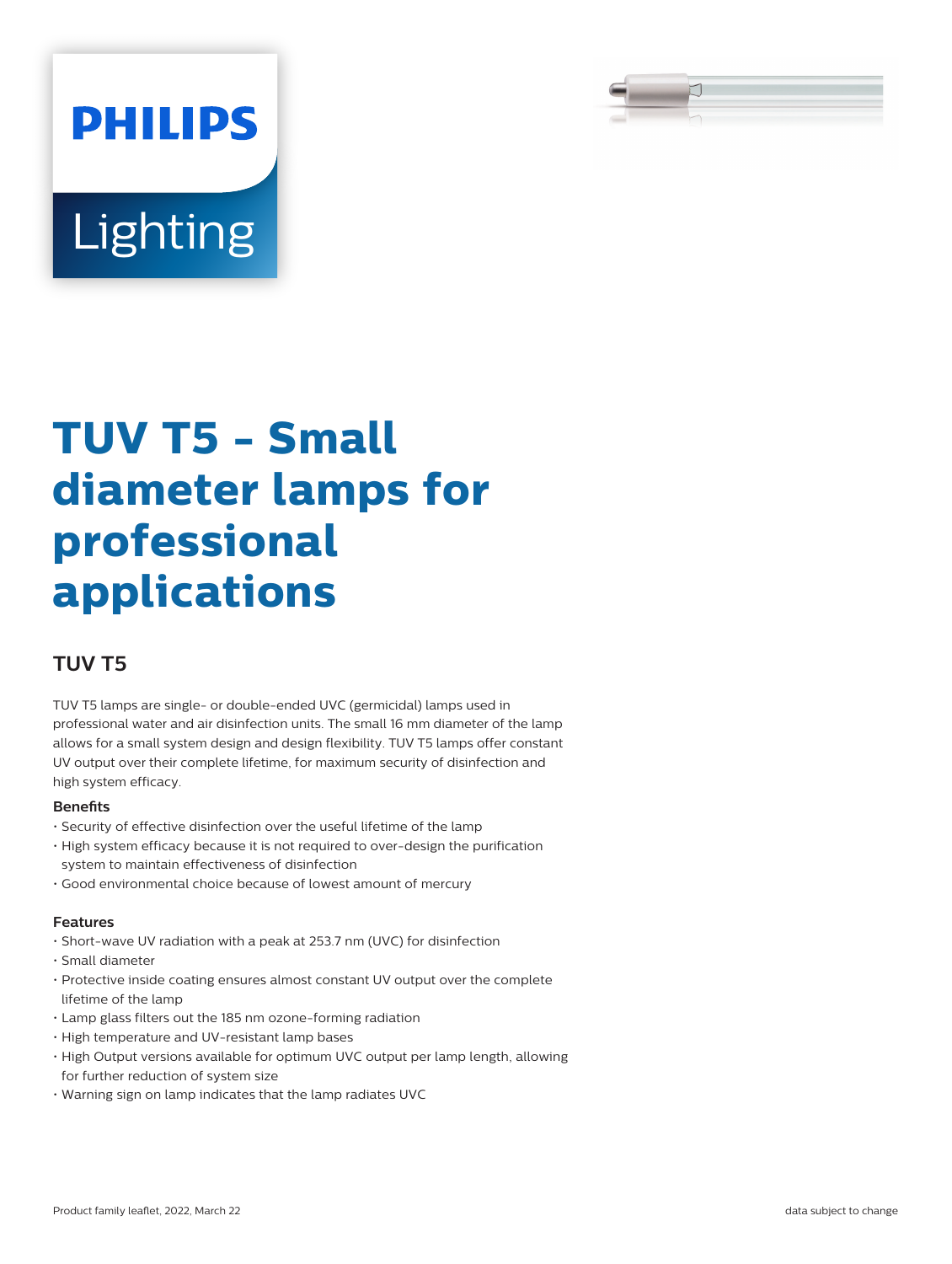#### **Application**

- Deactivation of bacteria, viruses and other micro-organisms
- Air treatment systems
- Industrial water disinfection equipment, e.g. for food & beverage industry
- Small municipal water treatment systems
- Swimming pool units
- Residential drinking water units

#### **Warnings and Safety**

- A lamp breaking is extremely unlikely to have any impact on your health. If a lamp breaks, ventilate the room for 30 minutes and remove the parts, preferably with gloves. Put them in a sealed plastic bag and take it to your local waste facilities for recycling. Do not use a vacuum cleaner.
- DANGER: Risk Group 3 Ultra Violet product. These lamps emit high-power UV radiation that can cause severe injury to skin and eyes. Avoid eye and skin exposure to unshielded product. Use only in an enclosed environment which shields users from the radiation.

#### **Versions**



#### **Dimensional drawing**



| Product                  | D (max)           | $C(max)$ $A(max)$ |          |
|--------------------------|-------------------|-------------------|----------|
| TUV 36T5 HO 4P SE UNP/32 | $19.3 \text{ mm}$ | 853 mm            | 845.4 mm |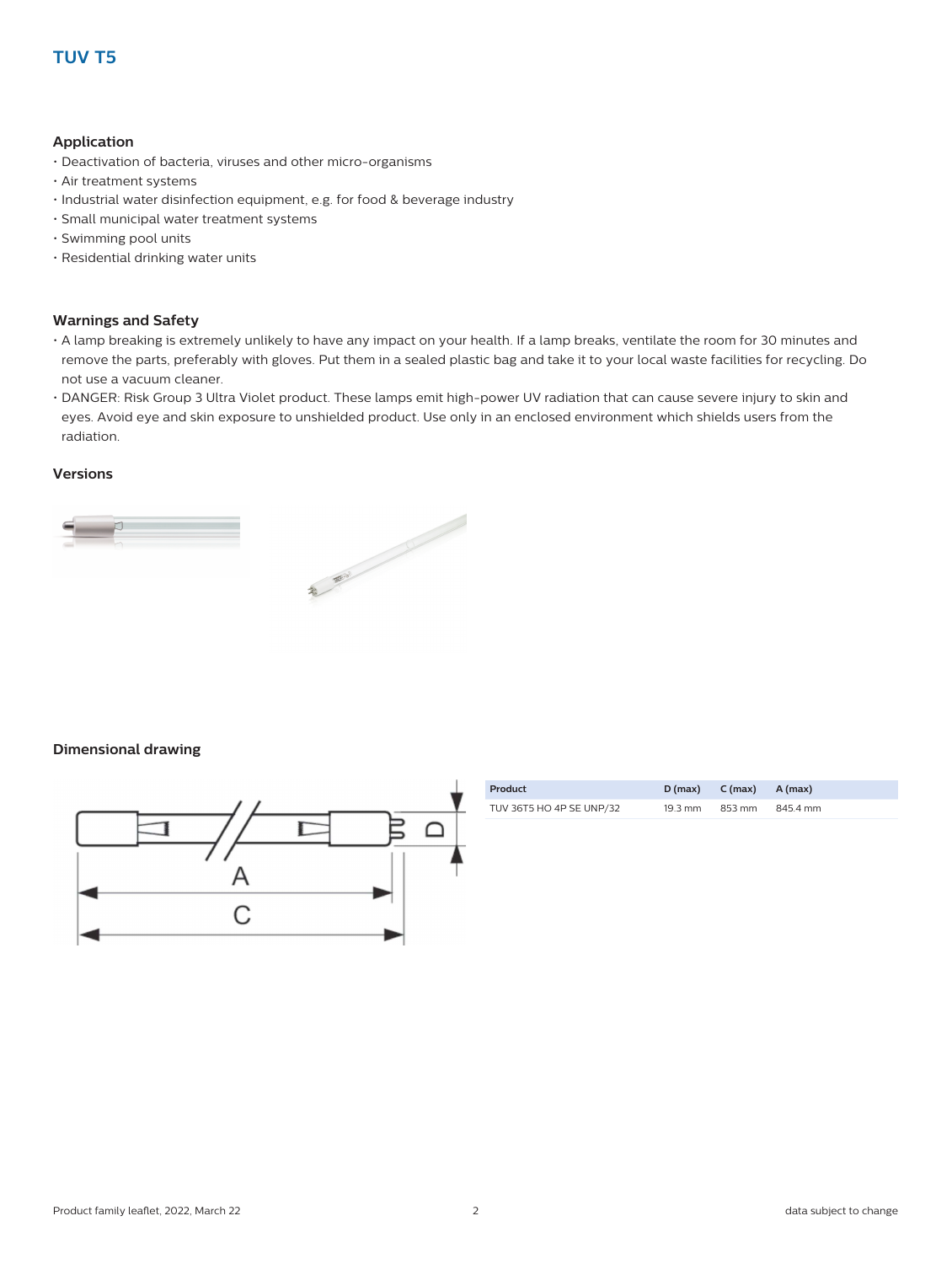#### **Dimensional drawing**



| Product           | D (max) |        | $C \, (max)$ | A (max)  |
|-------------------|---------|--------|--------------|----------|
| TUV 36T5 SP NO/32 | 18.6 mm | 762 mm | 863.9 mm     | 845.4 mm |

| <b>Operating and Electrical</b>              |                 |
|----------------------------------------------|-----------------|
| <b>Voltage (Nom)</b>                         | 97 V            |
|                                              |                 |
| <b>General Information</b>                   |                 |
| Useful Life (Nom)                            | 9000 h          |
| <b>Main Application</b>                      | Disinfection    |
|                                              |                 |
| <b>Light Technical</b>                       |                 |
| <b>Colour Code</b>                           | <b>TUV</b>      |
| <b>Colour Designation</b>                    | -               |
| <b>Lumen Depreciation At Useful Lifetime</b> | 15%             |
|                                              |                 |
| <b>Mechanical and Housing</b>                |                 |
| <b>Bulb Shape</b>                            | T <sub>16</sub> |

#### **Approval and Application**

| <b>Order Code</b> | <b>Full Product Name</b> | Mercury (Hg) Content (Nom) | <b>Order Code</b> | <b>Full Product Name</b> | Mercury (Hg) Content (Nom) |
|-------------------|--------------------------|----------------------------|-------------------|--------------------------|----------------------------|
| 64036999          | TUV 36T5 SP NO/32        | 3.0 <sub>mg</sub>          | 86970899          | TUV 36T5 HO 4P SE UNP/32 | 5.5 mg                     |
|                   |                          |                            |                   |                          |                            |

#### **Operating and Electrical**

|          | Order Code Full Product Name | Lamp Current (Nom) Power (Nom) |      |          | Order Code Full Product Name   | Lamp Current (Nom) Power (Nom) |      |
|----------|------------------------------|--------------------------------|------|----------|--------------------------------|--------------------------------|------|
| 64036999 | TUV 36T5 SP NO/32            | 0.425A                         | 40 W | 86970899 | TUV 36T5 HO 4P SE UNP/32 0.8 A |                                | 75 W |

| Order Code Full Product Name | Cap-Base I | <b>System Description</b> |          | Order Code Full Product Name                               | Cap-Base | <b>System Description</b> |
|------------------------------|------------|---------------------------|----------|------------------------------------------------------------|----------|---------------------------|
| 64036999 TUV 36T5 SP NO/32   | SINGLEPIN  | High Efficiency           | 86970899 | TUV 36T5 HO 4P SE UNP/32 4PINSSINGLEENDED High Output (HO) |          |                           |

#### **UV**

| Order Code | <b>Full Product Name</b> | <b>UV-C Radiation</b> | Order Code | <b>Full Product Name</b> | <b>UV-C Radiation</b> |
|------------|--------------------------|-----------------------|------------|--------------------------|-----------------------|
| 64036999   | TUV 36T5 SP NO/32        | 14 W                  | 86970899   | TUV 36T5 HO 4P SE UNP/32 | 25 W                  |